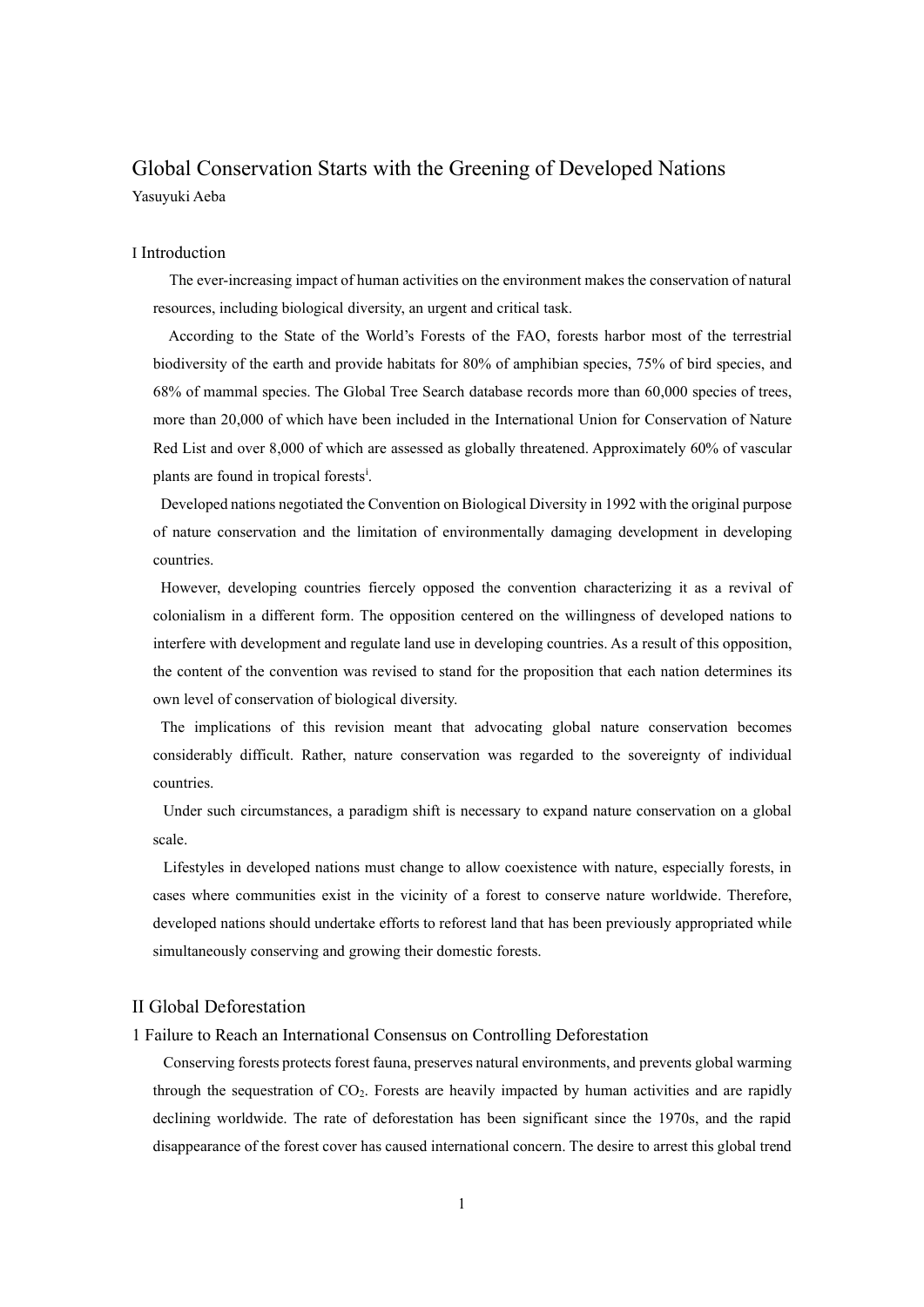and slow the pace of deforestation reflects the need for an international framework to enable the international monitoring of domestic laws and enforce countermeasures to actions that are harmful to forests.

The United Nations Conference on Environment and Development (UNCED), which was held in 1992<sup>i</sup> , attempted to create a forest conservation treaty and adopted the Rio Declaration on Environment and Development, the United Nations Framework Convention on Climate Change, which addresses global warming issues, and the Convention on Biological Diversity. The UNCED also established the concept of sustainable development and laid the foundation for the Sustainable Development Goals (SDGs) of the United Nations (UN).

Nonetheless, a legally binding treaty to protect forests, one of the major goals of the conference, was not achieved. Developing countries emphasized the role of forests as a natural resource and wanted to use and develop them without outside constraints. These nations were opposed to legally binding agreements that would stop deforestation in the tropics and elsewhere<sup>ii</sup>.

Developing countries took the position that restricting forest use would challenge their sovereign right to develop their resources, citing international law and the Stockholm Declaration. These nations insisted that deforestation had occurred worldwide to support the economic development of European and other countries since the industrial revolution. This conflict between developing and developed nations precluded the UNCED from ratifying a treaty. Nevertheless, the Rio Declaration on Environment and Development changed the concept of nature conservation in the UN.

The earlier concept was embodied in the World Charter for Natureiiiii, which was adopted by the UN in 1982. It stressed that harmonizing nature conservation with economic development, while protecting natural ecosystems to the maximum degree possible, required the examination of likely human economic development activities, the assessment of environmental impacts before engaging in development activities, and only proceeding with development that fulfilled strict screening criteria.

However, an environmental assessment before beginning any economic development activity is a huge burden; therefore, the 1992 Rio Declaration on Environment and Development introduced the concept of sustainable development. This concept included the idea that economic development is freely permissible as long as it does not have an irreversible detrimental impact on the natural environment. This compromise allows economic development to proceed without an environmental assessment and signals a lowering of UN standards from conservation restrictions that are common in developed countries.

With the concept of sustainable development, the level of nature conservation in developing countries became the standard. Instead of developed countries playing a leading role in the UN and driving nature conservation globally, developing countries gained as strong a voice as the majority. This shift resulted in a major emphasis on assisting the economic development of developing countries in terms of environmental policies, such as the SDGs. This background has made it difficult for the UN to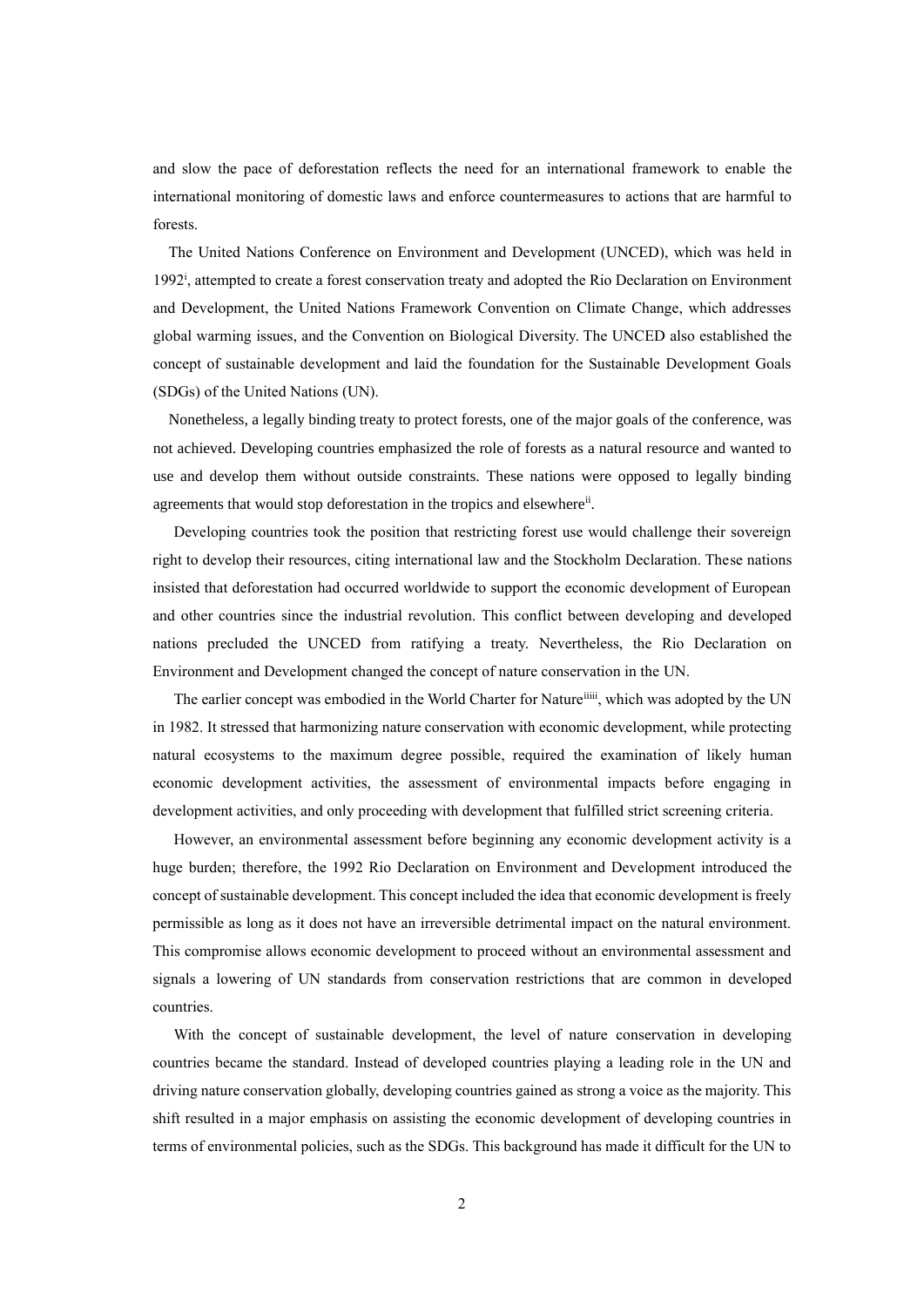play an effective role in protecting the global ecology.

## 2 Deforestation after the UNCED

The world's forests continue to be logged, exploited for other uses, and devastated by large-scale fires associated with global warming even since the 1990s when the UNCED was held. The average annual rate of deforestation worldwide decreased from 0.19% during 1990–2000 to 0.12% during 2010– 2020<sup>ii</sup>. Evidently, the pace of forest conversion to other land uses has slowed down. Nonetheless, these data include information from China. The Chinese are promoting tree planting to counter desertification. Afforestation projects in China have encountered difficulties, and deforestation continues in developing countries. When figures from China are excluded, the average rate of deforestation worldwide was still high at 0.16% between 2010 and 2020. Large-scale deforestation is occurring in the tropics and in regions, such as Africa, South America, and Southeast Asia.

According to calculations based on data from the Global Forest Resources Assessment (FRA) 2020<sup>iv</sup> by the Food and Agriculture Organization, continuing deforestation at the same rate as it occurred during 1990–2020, the number of years that it will take for the forests to be annihilated is 333 years for Brazil, where 17% of the forests were lost over the past 50 years, 128 years for Indonesia, a treasure trove of nature that ranks on par with the Amazon, 37 years for Cambodia, 120 years for Congo, and 52 years for Paraguay.

The rate of deforestation in countries with an abundance of natural tropical forests is extremely important for protecting forest biodiversity and preserving the natural biomes of the earth. Forests play a key role in global conservation and ensure the survival of our socioeconomic systems. Stopping deforestation and forest degradation is a global challenge that nations, relevant international institutions, and non-governmental organizations (NGOs) must work together to address.

## III What Developed Nations Must Do to Stop Deforestation in Developing Countries 1 The Logic Behind "Developed Nations Are Responsible For Global Deforestation"

At the UNCED, developing countries have opposed negotiations to establish a legally binding international treaty that would unilaterally stop deforestation and have insisted that developed nations should lead the way through afforestation and the greening of their land. Recently, the Bolsonaro administration of Brazil has allowed the active development of the Amazon rainforest and has permitted large-scale forest fires to burn without control. The comments of the NGO on internal affairs in the Amazon have been an infringement on the national sovereignty of Brazil<sup>iv</sup>. This logic is the same as that employed by developing countries to prevent the ratification of an international treaty to curb deforestation at the UNCED in 1992.

#### 2 Deforestation as a Major Cause of Global Warming

Global warming is caused by the increase in greenhouse gas emissions—mainly  $CO<sub>2</sub>$ —on a global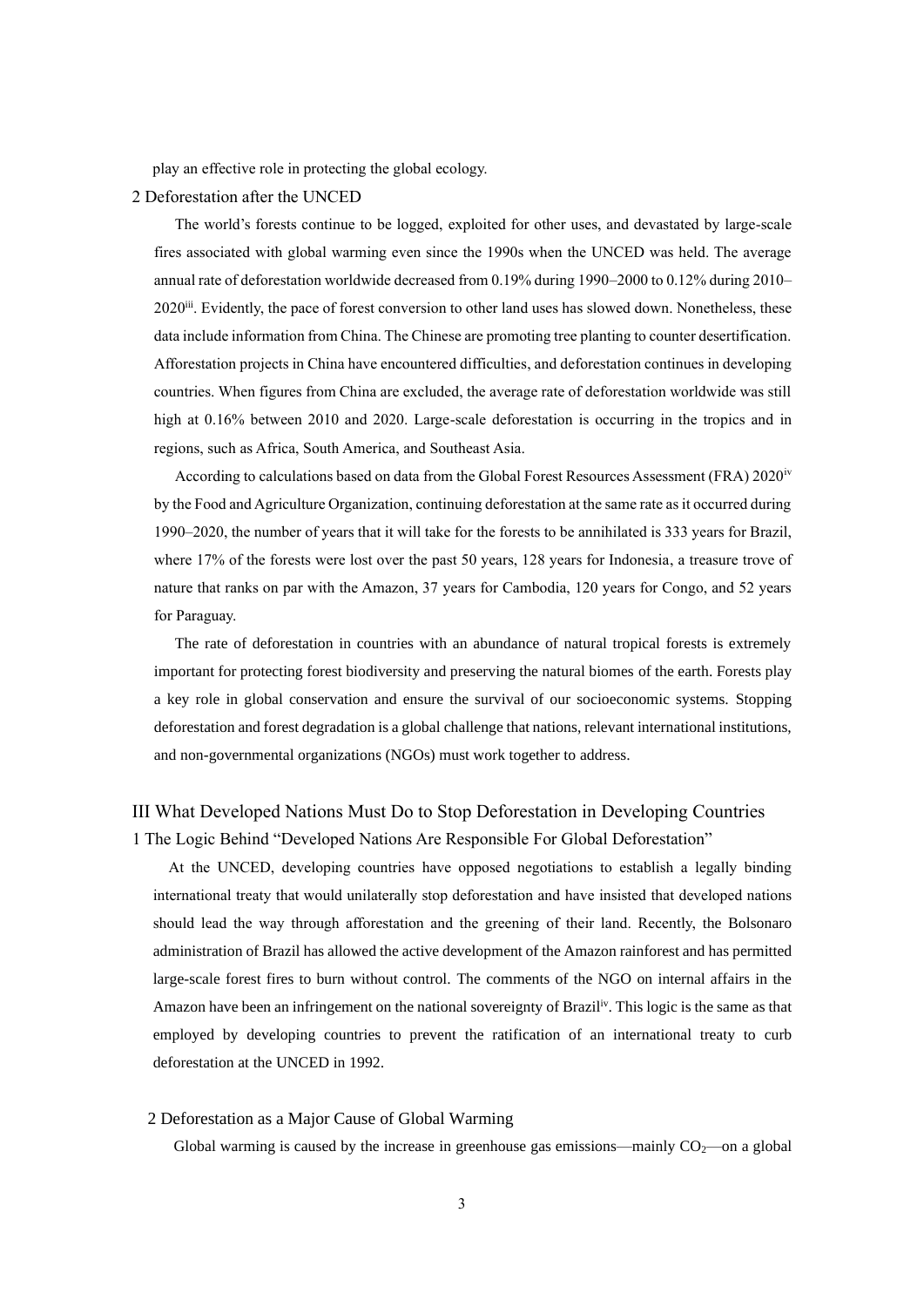scale. The Law Concerning the Promotion of Measures to Cope with Global Warming identifies the reduction of greenhouse gases as a common problem that can only be addressed cooperatively if global warming is to be slowed or stopped.

 $CO<sub>2</sub>$  emission volumes are exceeding the sequestration capacity partly because forests that are not meant for human habitation are being destroyed. The cutting of forests reduces the size of carbon sinks. Moreover, lands that have been formerly forests are converted into areas of human occupation, with a consequent increase in the consumption of fossil fuels, a decrease in  $CO<sub>2</sub>$  sequestration, and a further increase in  $CO<sub>2</sub>$  concentrations in the atmosphere. Hence, a direct causal relationship exists between deforestation and the increasing levels of greenhouse gases—mainly CO2. Deforestation and forest degradation by humans are the major causes of global warming.

#### 3 What Developed Nations Must Do to Stop Deforestation in Developing Countries

Developed nations that have largely developed their forests interfere with the use and development of forests in developing countries, and it is not due to egoism or an intent to fix the economic gap between developing and developed nations. Developed nations must take action to neutralize the excuse utilized by developing countries that global deforestation is the responsibility of developed countries to encourage the developing countries to initiate global forest conservation activities. Nature conservation requires restrictions on the use of natural resources and, therefore, comes with a social cost. Bearing this cost and protecting the global environment require each nation to have enforceable and enforced environmental laws to minimize the actions that would violate global conservation efforts.

The burden of controlling deforestation and protecting natural environments must not be imposed on developing countries alone. Rather, developed nations must bear more than their share of the pain associated with conserving forests; thus, conservation efforts must be shared.

The Non-Legally Binding Authoritative Statement of Principles for a Global Consensus on the Management, Conservation, and Sustainable Development of All Types of Forests (known as the "Forest Principles") was adopted by the UNCED in 1992 as a substitute for a legally binding forest treaty. The Forest Principles urge all nations—particularly developed nations—to take positive and transparent actions for reforestation, the establishment of new forests, and the prioritization of forest conservation. Additionally, developed nations are expected to channelize their efforts into maintaining and recovering their domestic forest lands.

#### IV Afforestation in Developed Nations

In the absence of human intervention, land tends to be occupied by forests or grasslands depending on the availability of water. Efforts must be taken to revive the former ecosystems by restoring the lands that have been disturbed by human intervention to their original state of forest or grassland depending on the availability of water.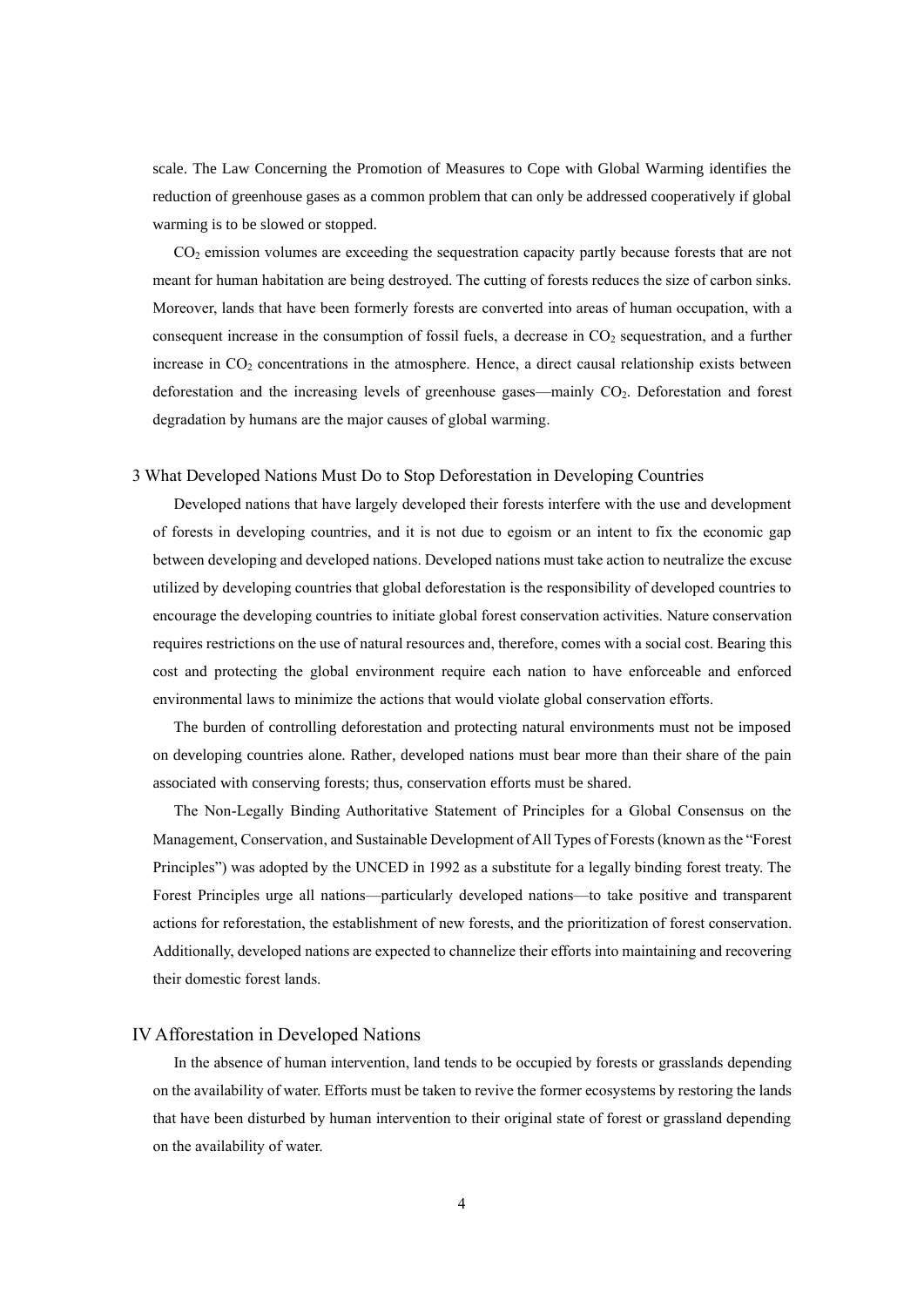Because forests have been decimated to make space for agriculture and dwellings, reforestation of such land should be considered, especially for abandoned and devastated farmlands and cities where people live.

Farmland is a natural environment that has been artificially altered for the purpose of producing food. However, even if it is currently used as a farmland, if it used to be a forest, reforesting it to achieve a diverse ecosystem is appropriate. The conversion of forests and grasslands into farmlands alters the biotic community not only through the spraying of chemicals but also by depriving wildlife of habitat. In addition, it changes the water cycle and causes climate change, and the significant impact of monocultures or polycultures on the global environment and specific ecosystems should be reconsidered. In the 17th century, half of the Eastern United States was covered with primary forests<sup>y</sup>. Reverting the current land to its former natural state has far-reaching implications on the global environment. Hence, regarding former old-growth forests that have been turned into farmlands with low productivity, a system could be established whereby the government purchases the land for the purpose of reforestation or provides subsidies for reforestation.

More specifically, the government provides subsidies for sustainable forest management and support for farmland reforestation in accordance with environmental protection standards and guidelines. The objective is to create forests mainly comprising broad-leaved trees to improve the landscape, creating new habitats for wildlife, providing sporting opportunities, and increasing lumber production.

#### V Afforestation on a Global Scale

Developed nations should take the lead in worldwide forest conservation and take efforts to revert their land to forests by focusing on the greening of rural and urban areas.

Although rural areas generally seem abundant and green, much land that has previously been logged or farmed has become a space for humans but is not actually used or is utilized infrequently. The state or local government could engage in reforestation projects to regenerate wildlife by buying abandoned farmland and land without ownership due to the aging of farmers. If a farm was formerly a forest, efforts should be made to reforest farmland on the condition of the agreement of landowners.

Similarly, urban areas can be made greener, which is something that developed nations should focus on. Urban greening is considerably more expensive than rural greening. However, leaders who engage in forest conservation and the renaturalization of urban forestation while disregarding the cost of urban forestation can demonstrate their determination globally, including developing countries.

## VI Urban Greening

1 Environments that Allow People to Live in Close Proximity to Forests

A paradigm shift is necessary to expand forests on a global scale. Our lifestyles must be aligned with the principles of nature to ensure coexistence with the natural environment of forests, both in developed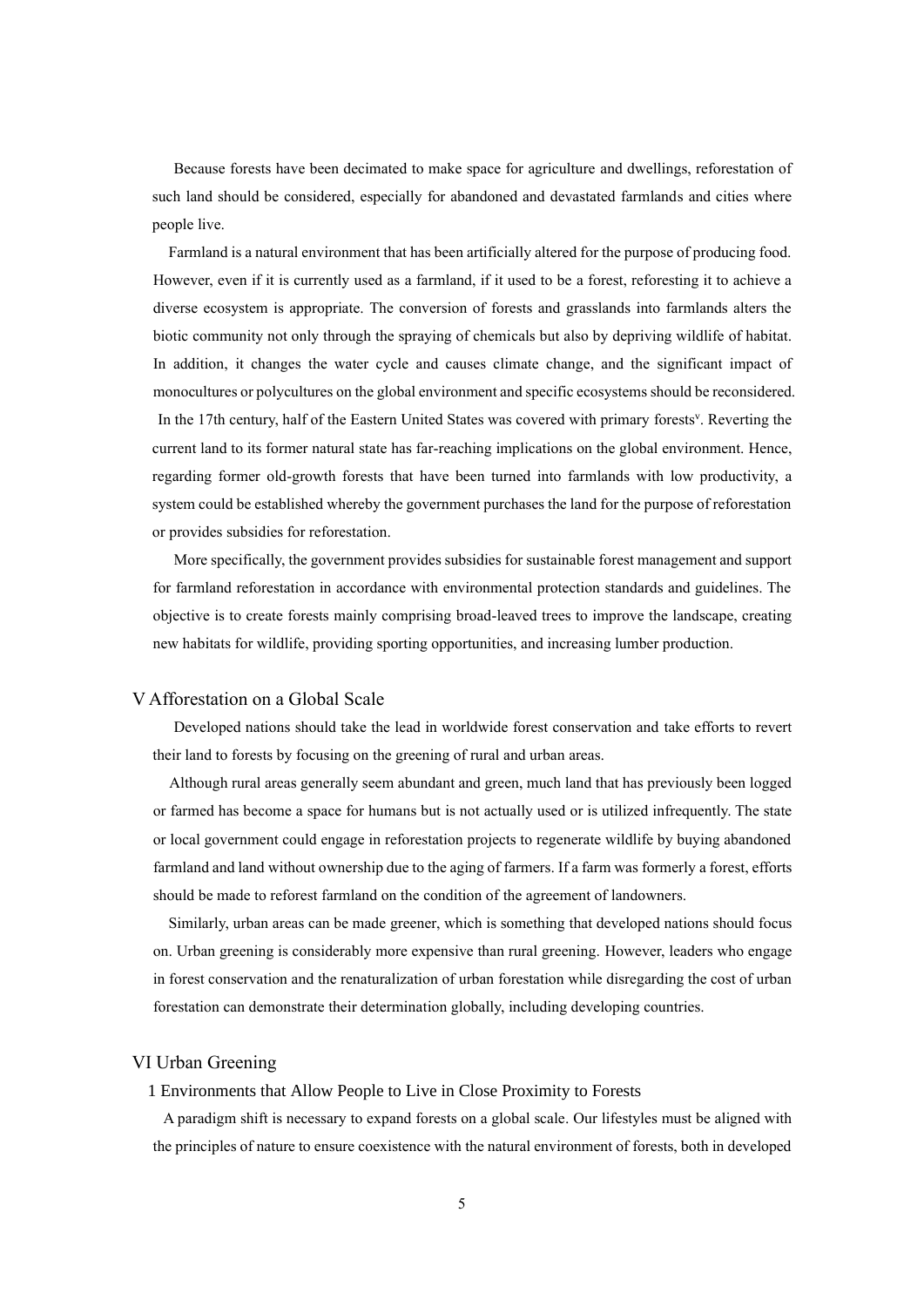and developing countries. To achieve this goal, environments that allow people to live in proximity to forests must be created.

Reforesting an urban area that has previously been a forest is extremely valuable. Many densely populated areas with the ongoing loss of vegetation are the outcome of past logging. If the land was formerly a forest with a rich ecosystem, then it is capable of returning to its original state.

#### 2 Creation of Forests in a City

One consideration when regenerating a forest in a city is to retain the functions of the city, such as those of residential areas, and the functions of the forest.

Creating a large-scale forest in a city is fairly feasible. A typical example is Meiji Jingu (Meiji shrine), which was constructed 100 years ago in an area comprising paddy fields and devastated land in Tokyo to commemorate Emperor Meiji and his wife. Today, it is a 70-hectare forest in the center of the capital of Japan. Its origins were the vision of a great broad-leaved forest, 50–150 years in the future, and the planting of approximately 100,000 trees<sup>vi</sup>. Furthermore, it is now home to a rich ecological community, including precious animals such as goshawks.

In addition to creating large forests, land that has been abandoned should be turned into woodland. Public institutions could undertake projects on land that is not owned by any individual (e.g., through inheritance) or whose ownership is unclear because of missing claims to the land title by removing any buildings and reverting it to woodland. Despite land ownership rights that confer usage rights to individuals, land with no successors or no known owners is not needed by anyone. Such land should be returned to the state or local government to be reforested.

Moreover, the construction of underground public transportation systems could be promoted, and these could replace the existing above-ground systems. The reclaimed land can be turned into woodland. All roads should also be lined with trees. Nevertheless, occasionally, parts of residential areas are constructed without adequate rezoning, resulting in winding streets. The promotion of roadside tree planting, thus, should be conducted in conjunction with rezoning, which includes road widening.

Such measures should be implemented in accordance with city planning and zoning regulations. The City Planning Act, which determines zoning, should be employed to create natural environments. The rezoning of public institutions, houses, and roads should be conducted to allocate land for reforestration. In addition, for residential areas, the legal site coverage ratio should be lowered to promote tree planting in gardens for creating urban forests and accompanying favorable lifestyle changes.

#### 3 Reinstatement of Ecosystems in Cities

It is necessary to adopt the following environmental policy measures to reinstate ecosystems in cities.

In cases where urban construction has substantially impacted the natural environment (e.g.,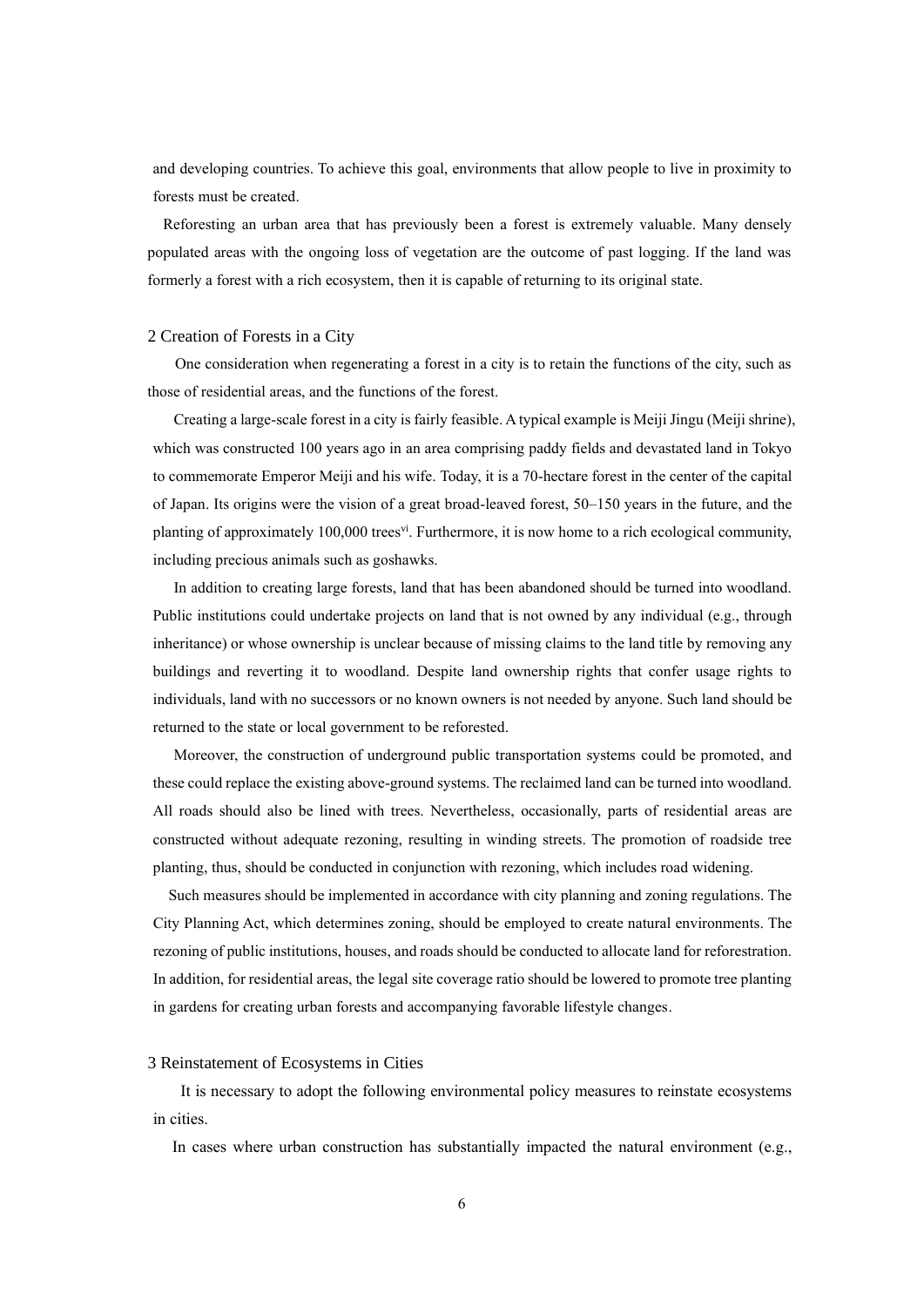where land was reclaimed from tidal mudflats or marshes), ecosystems should be restored to their original state or functionally similar ecosystems should be created in other places. Such an approach is known as mitigation, which is carried out to restore the original functions of specific ecosystems and compensate for the impact caused by construction.

In conjunction with public construction projects, such as river bank and road improvement or the development of industrial estates and residential complexes, compensatory environmental measures are implemented sometimes. These measures include creating green reserves and mandating the provision of proportionate areas of natural grassland. The result is the creation of biotopes, which are small-scale ecosystems that comprise natural or semi-natural areas that serve as habitats for various life forms. Because diverse wildlife requires sufficient space, the creation of green corridors that connect such small-scale natural areas (e.g., parks, green belts, and biotopes) would ensure effective wildlife conservation by providing space for migration and movement. Through such measures, the functions of both urban residential areas that were originally forests and forest ecosystems can be ensured.

In the future, moving the living spaces below the ground could create space for forests in former above-ground cities. This concept was promoted by Tadao Ando, the Japanese architect whose visionary work is renowned internationally. His concepts are embodied in the Chichu (meaning underground) Art Museum<sup>vii</sup> and the Awaji Yumebutai (meaning Awaji dream stage) complex.

### VII Aligning Human Existence with the Natural Forest Environment

Because developing countries retain more forests than developed nations, their citizens have a lifestyle that is more in harmony with the forest. However, even there, people increasingly aspire to have the lifestyles of developed nations and think that using the land in a way similar to that of developed nations constitutes the "road to development."

To conserve forests worldwide, the lifestyles in developed nations must change to allow coexistence with nature, especially forests, in cases where communities live in the vicinity of a forest. Developed nations should, hence, undertake efforts to reforest land that has been previously appropriated while simultaneously conserving and growing their domestic forests.

The only way to realize worldwide environmental conservation and prevent global warming is to demonstrate to the world, including the developing countries, that lifestyles in which people coexist with forests in densely populated cities are possible if we invest in the necessary efforts.